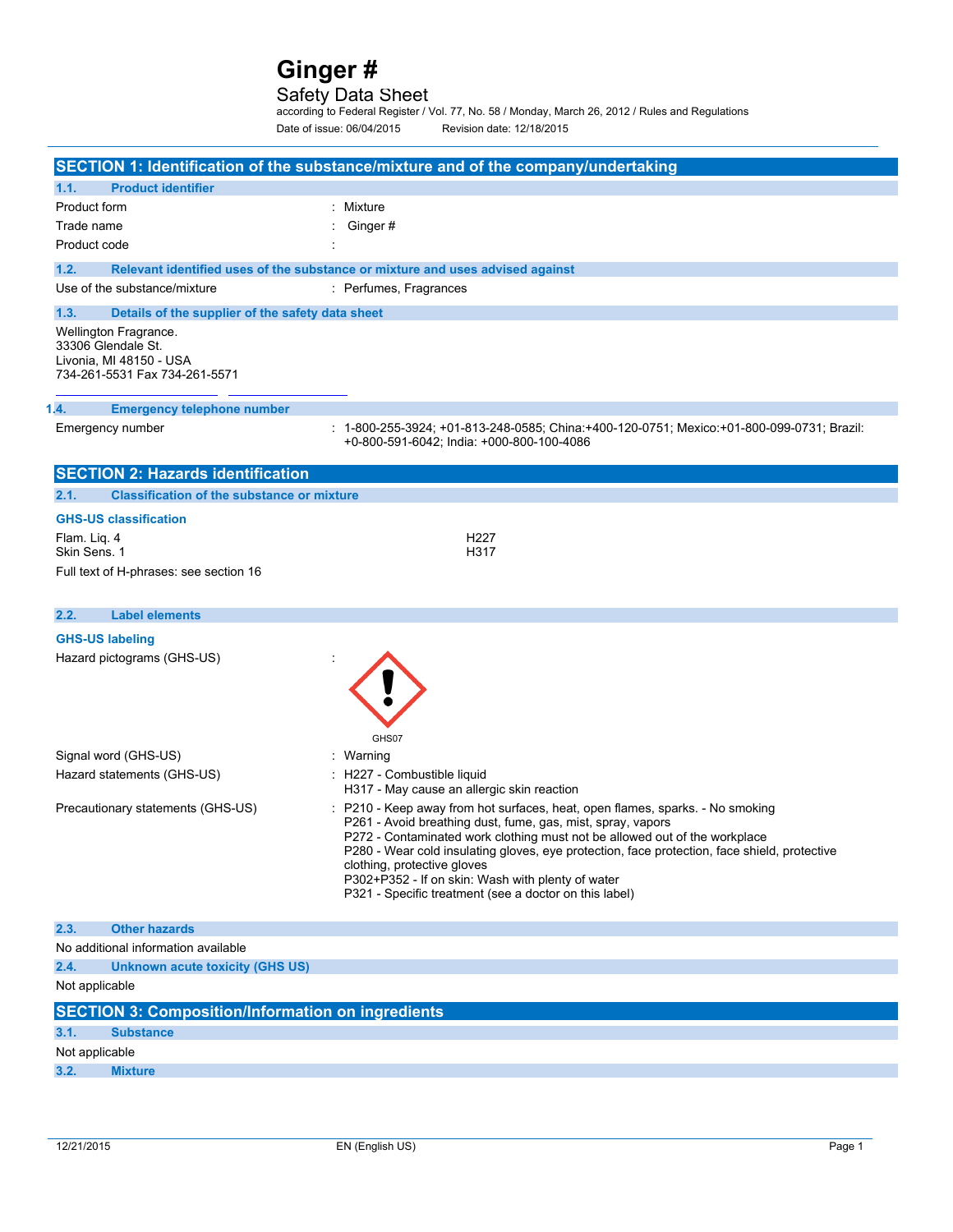Safety Data Sheet

according to Federal Register / Vol. 77, No. 58 / Monday, March 26, 2012 / Rules and Regulations

| <b>Name</b>                           | <b>Product identifier</b> | $\frac{9}{6}$              | <b>GHS-US classification</b>                                                                                                           |
|---------------------------------------|---------------------------|----------------------------|----------------------------------------------------------------------------------------------------------------------------------------|
| d-Limonene                            | (CAS No) 5989-27-5        | 0.73246304 -<br>3.09524704 | Flam. Lig. 3, H226<br>Skin Irrit. 2, H315<br><b>Skin Sens. 1. H317</b><br>Aquatic Acute 1, H400<br>Aquatic Chronic 1, H410             |
| zingiber officinale (ginger) root oil | (CAS No) 8007-08-7        | $0.62 - 2.62$              | Flam. Lig. 4, H227<br>Skin Sens, 1B, H317<br>Asp. Tox. 1, H304<br>Aquatic Chronic 2, H411                                              |
| Black pepper oil                      | (CAS No) 8006-82-4        | $0.527 - 2.227$            | Flam. Lig. 3, H226<br>Skin Irrit. 2, H315<br>Eye Irrit. 2A, H319<br>Skin Sens. 1B, H317<br>Asp. Tox. 1, H304<br>Aquatic Acute 1, H400  |
| Linalyl acetate                       | (CAS No) 115-95-7         | $0.4991 -$<br>2.1091       | Flam. Lig. 4, H227<br>Skin Irrit. 2, H315<br>Eye Irrit. 2A, H319                                                                       |
| Benzyl benzoate                       | (CAS No) 120-51-4         | $0.47554 -$<br>2.00954     | Acute Tox. 4 (Oral), H302<br>Aquatic Chronic 2, H411                                                                                   |
| Coriander oil (Coriandrum sativum L.) | (CAS No) 8008-52-4        | $0.1 - 1$                  | Flam. Lig. 4, H227<br>Skin Irrit. 2, H315<br>Eye Irrit. 2A, H319<br>Skin Sens. 1, H317<br>Asp. Tox. 1, H304<br>Aquatic Chronic 2, H411 |
| Geraniol                              | (CAS No) 106-24-1         | $0.1 - 1$                  | Skin Irrit. 2, H315<br>Eye Dam. 1, H318<br>Skin Sens. 1, H317                                                                          |

Allergen report available upon request.

Full text of H-phrases: see section 16

|                                                                                    | <b>SECTION 4: First aid measures</b>                        |                                                                                                                                                                                                                                                                                                                                                                                                                          |
|------------------------------------------------------------------------------------|-------------------------------------------------------------|--------------------------------------------------------------------------------------------------------------------------------------------------------------------------------------------------------------------------------------------------------------------------------------------------------------------------------------------------------------------------------------------------------------------------|
| 4.1.                                                                               | <b>Description of first aid measures</b>                    |                                                                                                                                                                                                                                                                                                                                                                                                                          |
|                                                                                    | First-aid measures general                                  | : Never give anything by mouth to an unconscious person. If you feel unwell, seek medical<br>advice (show the label where possible).                                                                                                                                                                                                                                                                                     |
|                                                                                    | First-aid measures after inhalation                         | : Allow victim to breathe fresh air. Allow the victim to rest.                                                                                                                                                                                                                                                                                                                                                           |
|                                                                                    | First-aid measures after skin contact                       | : Remove affected clothing and wash all exposed skin area with mild soap and water, followed<br>by warm water rinse. Wash with plenty of soap and water. If skin irritation or rash occurs: Get<br>immediate medical advice/attention. Get medical advice/attention. Specific treatment (see<br>Wash skin with plenty of water, Call a physician immediately on this label). Wash contaminated<br>clothing before reuse. |
|                                                                                    | First-aid measures after eye contact                        | : Rinse immediately with plenty of water. Obtain medical attention if pain, blinking or redness<br>persist.                                                                                                                                                                                                                                                                                                              |
|                                                                                    | First-aid measures after ingestion                          | : Rinse mouth. Do NOT induce vomiting. Obtain emergency medical attention.                                                                                                                                                                                                                                                                                                                                               |
| 4.2.                                                                               | Most important symptoms and effects, both acute and delayed |                                                                                                                                                                                                                                                                                                                                                                                                                          |
|                                                                                    | Symptoms/injuries after inhalation                          | : May cause an allergic skin reaction.                                                                                                                                                                                                                                                                                                                                                                                   |
| 4.3.<br>Indication of any immediate medical attention and special treatment needed |                                                             |                                                                                                                                                                                                                                                                                                                                                                                                                          |
|                                                                                    | No additional information available                         |                                                                                                                                                                                                                                                                                                                                                                                                                          |
|                                                                                    | <b>SECTION 5: Firefighting measures</b>                     |                                                                                                                                                                                                                                                                                                                                                                                                                          |
| 5.1.                                                                               | <b>Extinguishing media</b>                                  |                                                                                                                                                                                                                                                                                                                                                                                                                          |
|                                                                                    | Suitable extinguishing media                                | : Foam. Dry powder. Carbon dioxide. Water spray. Sand.                                                                                                                                                                                                                                                                                                                                                                   |
|                                                                                    | Unsuitable extinguishing media                              | : Do not use a heavy water stream.                                                                                                                                                                                                                                                                                                                                                                                       |
| 5.2.                                                                               | Special hazards arising from the substance or mixture       |                                                                                                                                                                                                                                                                                                                                                                                                                          |
| Fire hazard                                                                        |                                                             | : Combustible liquid.                                                                                                                                                                                                                                                                                                                                                                                                    |
|                                                                                    | <b>Explosion hazard</b>                                     | : May form flammable/explosive vapor-air mixture.                                                                                                                                                                                                                                                                                                                                                                        |
| 5.3.                                                                               | <b>Advice for firefighters</b>                              |                                                                                                                                                                                                                                                                                                                                                                                                                          |
|                                                                                    | Firefighting instructions                                   | : Use water spray or fog for cooling exposed containers. Exercise caution when fighting any<br>chemical fire. Prevent fire-fighting water from entering environment.                                                                                                                                                                                                                                                     |
|                                                                                    | Protection during firefighting                              | : Do not enter fire area without proper protective equipment, including respiratory protection.                                                                                                                                                                                                                                                                                                                          |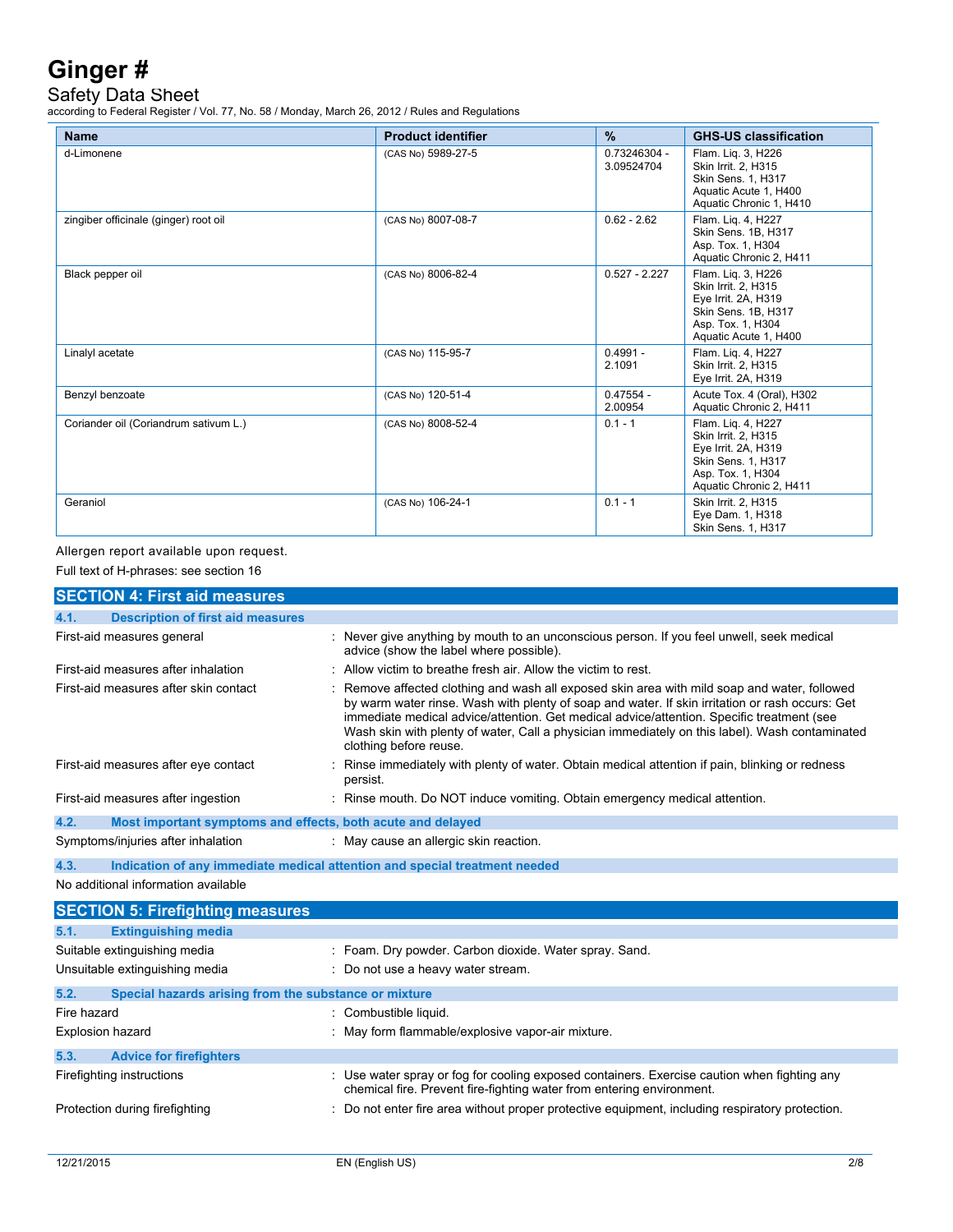Safety Data Sheet

according to Federal Register / Vol. 77, No. 58 / Monday, March 26, 2012 / Rules and Regulations

| <b>SECTION 6: Accidental release measures</b>             |                                                                     |                                                                                                                                                                                                                                                                                       |  |
|-----------------------------------------------------------|---------------------------------------------------------------------|---------------------------------------------------------------------------------------------------------------------------------------------------------------------------------------------------------------------------------------------------------------------------------------|--|
| 6.1.                                                      | Personal precautions, protective equipment and emergency procedures |                                                                                                                                                                                                                                                                                       |  |
|                                                           | General measures                                                    | : Remove ignition sources. Use special care to avoid static electric charges. No open flames. No<br>smoking.                                                                                                                                                                          |  |
| 6.1.1.                                                    | For non-emergency personnel                                         |                                                                                                                                                                                                                                                                                       |  |
|                                                           | Emergency procedures                                                | : Evacuate unnecessary personnel.                                                                                                                                                                                                                                                     |  |
| 6.1.2.                                                    | For emergency responders                                            |                                                                                                                                                                                                                                                                                       |  |
|                                                           | Protective equipment                                                | : Equip cleanup crew with proper protection.                                                                                                                                                                                                                                          |  |
|                                                           | Emergency procedures                                                | : Ventilate area.                                                                                                                                                                                                                                                                     |  |
| 6.2.                                                      | <b>Environmental precautions</b>                                    |                                                                                                                                                                                                                                                                                       |  |
|                                                           |                                                                     | Prevent entry to sewers and public waters. Notify authorities if liquid enters sewers or public waters.                                                                                                                                                                               |  |
| 6.3.                                                      | Methods and material for containment and cleaning up                |                                                                                                                                                                                                                                                                                       |  |
|                                                           | Methods for cleaning up                                             | : Soak up spills with inert solids, such as clay or diatomaceous earth as soon as possible. Collect<br>spillage. Store away from other materials.                                                                                                                                     |  |
| 6.4.                                                      | <b>Reference to other sections</b>                                  |                                                                                                                                                                                                                                                                                       |  |
| See Heading 8. Exposure controls and personal protection. |                                                                     |                                                                                                                                                                                                                                                                                       |  |
| <b>SECTION 7: Handling and storage</b>                    |                                                                     |                                                                                                                                                                                                                                                                                       |  |
| 7.1.                                                      | <b>Precautions for safe handling</b>                                |                                                                                                                                                                                                                                                                                       |  |
|                                                           | Additional hazards when processed                                   | : Handle empty containers with care because residual vapors are flammable. Keep away from<br>Keep away from heat, sparks and flame. - No smoking.                                                                                                                                     |  |
|                                                           | Precautions for safe handling                                       | Wash hands and other exposed areas with mild soap and water before eating, drinking or<br>smoking and when leaving work. Provide good ventilation in process area to prevent formation<br>of vapor. No open flames. No smoking. Avoid breathing dust, fume, gas, mist, spray, vapors. |  |
|                                                           | Hygiene measures                                                    | Contaminated work clothing should not be allowed out of the workplace. Wash contaminated                                                                                                                                                                                              |  |

|                                                                      | clothing before reuse.                                                                                                                                                                                                                                  |
|----------------------------------------------------------------------|---------------------------------------------------------------------------------------------------------------------------------------------------------------------------------------------------------------------------------------------------------|
| 7.2.<br>Conditions for safe storage, including any incompatibilities |                                                                                                                                                                                                                                                         |
| Technical measures                                                   | : Proper grounding procedures to avoid static electricity should be followed.                                                                                                                                                                           |
| Storage conditions                                                   | : Keep only in the original container in a cool, well ventilated place away from : Keep away from<br>heat, hot surfaces, sparks, open flames and other ignition sources. No smoking. Keep<br>container closed when not in use. Keep in fireproof place. |
| Incompatible products                                                | : Strong bases. Strong acids.                                                                                                                                                                                                                           |
| Incompatible materials                                               | : Sources of ignition. Direct sunlight. Heat sources.                                                                                                                                                                                                   |
| 7.3.<br>Specific end use(s)                                          |                                                                                                                                                                                                                                                         |

No additional information available

| <b>SECTION 8: Exposure controls/personal protection</b>       |                                          |  |  |
|---------------------------------------------------------------|------------------------------------------|--|--|
| 8.1.<br><b>Control parameters</b>                             |                                          |  |  |
| No additional information available                           |                                          |  |  |
|                                                               |                                          |  |  |
|                                                               |                                          |  |  |
| 8.2.<br><b>Exposure controls</b>                              |                                          |  |  |
| Personal protective equipment                                 | : Avoid all unnecessary exposure.        |  |  |
|                                                               |                                          |  |  |
| Hand protection                                               | : Wear protective gloves.                |  |  |
| Eye protection                                                | : Chemical goggles or safety glasses.    |  |  |
| Respiratory protection                                        | : Wear appropriate mask.                 |  |  |
| Other information                                             | : Do not eat, drink or smoke during use. |  |  |
| <b>SECTION 9: Physical and chemical properties</b>            |                                          |  |  |
| Information on basic physical and chemical properties<br>9.1. |                                          |  |  |
| Physical state                                                | : Liquid                                 |  |  |
| Color                                                         | : light yellow amber                     |  |  |
| Odor                                                          | : Floral                                 |  |  |
| Odor threshold                                                | : No data available                      |  |  |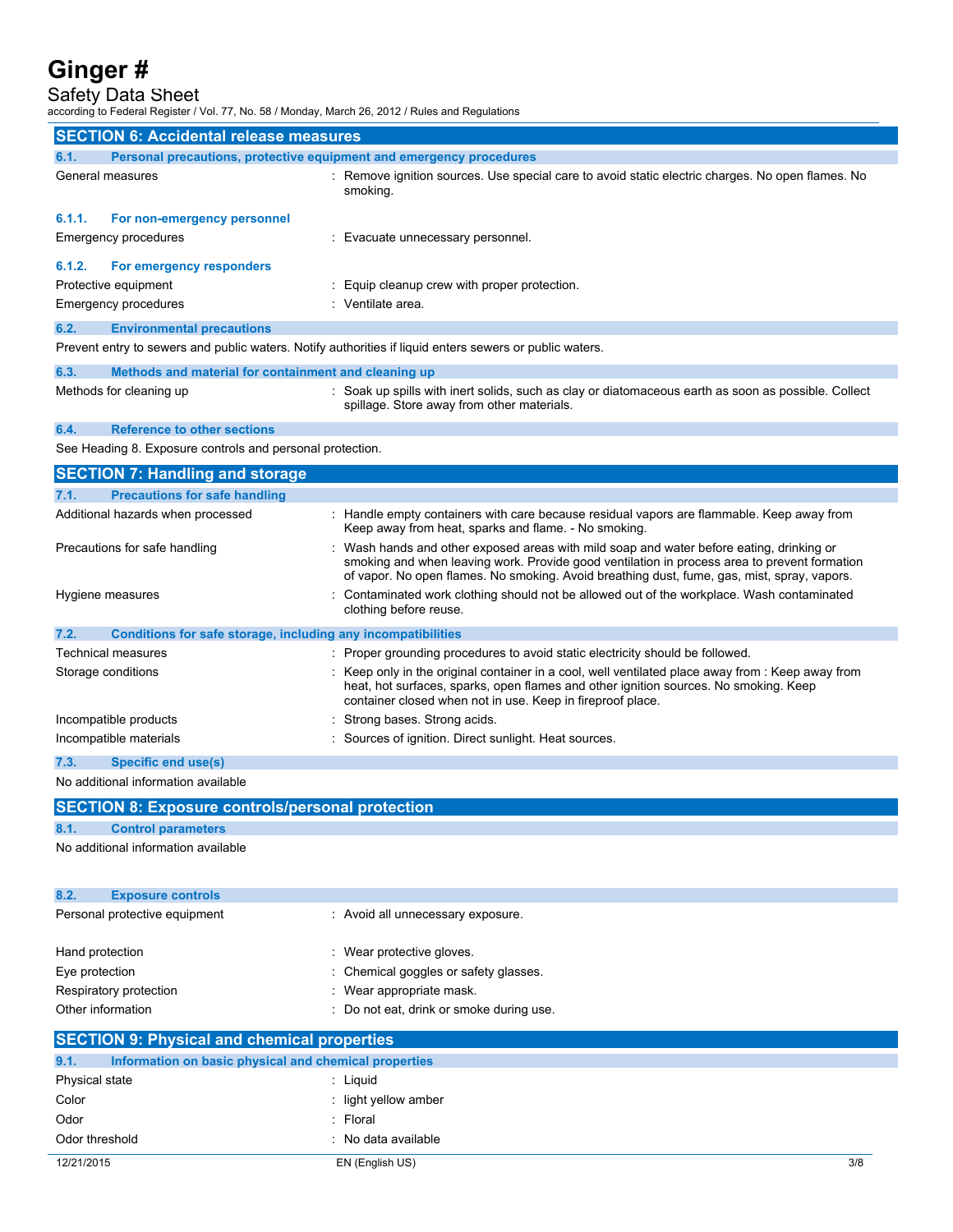Safety Data Sheet

according to Federal Register / Vol. 77, No. 58 / Monday, March 26, 2012 / Rules and Regulations

| рH                                          | No data available |
|---------------------------------------------|-------------------|
| Relative evaporation rate (butyl acetate=1) | No data available |
| Melting point                               | No data available |
| Freezing point                              | No data available |
| Boiling point                               | No data available |
| Flash point                                 | $\cdot$ 84.1 °C.  |
| Auto-ignition temperature                   | No data available |
| Decomposition temperature                   | No data available |
| Flammability (solid, gas)                   | No data available |
| Vapor pressure                              | No data available |
| Relative vapor density at 20 °C             | No data available |
| Relative density                            | No data available |
| Solubility                                  | No data available |
| Log Pow                                     | No data available |
| Log Kow                                     | No data available |
| Viscosity, kinematic                        | No data available |
| Viscosity, dynamic                          | No data available |
| Explosive properties                        | No data available |
| Oxidizing properties                        | No data available |
| <b>Explosion limits</b>                     | No data available |
|                                             |                   |

### **9.2. Other information**

No additional information available

|                  | <b>SECTION 10: Stability and reactivity</b>                                                 |
|------------------|---------------------------------------------------------------------------------------------|
| 10.1.            | <b>Reactivity</b>                                                                           |
|                  | No additional information available                                                         |
| 10.2.            | <b>Chemical stability</b>                                                                   |
|                  | Combustible liquid. May form flammable/explosive vapor-air mixture.                         |
| 10.3.            | <b>Possibility of hazardous reactions</b>                                                   |
| Not established. |                                                                                             |
| 10.4.            | <b>Conditions to avoid</b>                                                                  |
|                  | Direct sunlight. Extremely high or low temperatures. Open flame. Overheating. Heat. Sparks. |
| 10.5.            | <b>Incompatible materials</b>                                                               |
|                  | Strong acids. Strong bases.                                                                 |
| 10.6.            | <b>Hazardous decomposition products</b>                                                     |
|                  | fume. Carbon monoxide. Carbon dioxide. May release flammable gases.                         |
|                  | <b>SECTION 11: Toxicological information</b>                                                |
| 11.1.            | Information on toxicological effects                                                        |
| Acute toxicity   | : Not classified                                                                            |
| Ginger#          |                                                                                             |
|                  | Not classified<br>Skin corrosion/irritation                                                 |

| Skin corrosion/irritation                        | : Not classified                       |
|--------------------------------------------------|----------------------------------------|
| Serious eye damage/irritation                    | Not classified                         |
| Respiratory or skin sensitization                | : May cause an allergic skin reaction. |
| Germ cell mutagenicity                           | Not classified                         |
| Carcinogenicity                                  | Not classified                         |
| Ginger#                                          |                                        |
| Reproductive toxicity                            | Not classified                         |
| Specific target organ toxicity (single exposure) | Not classified                         |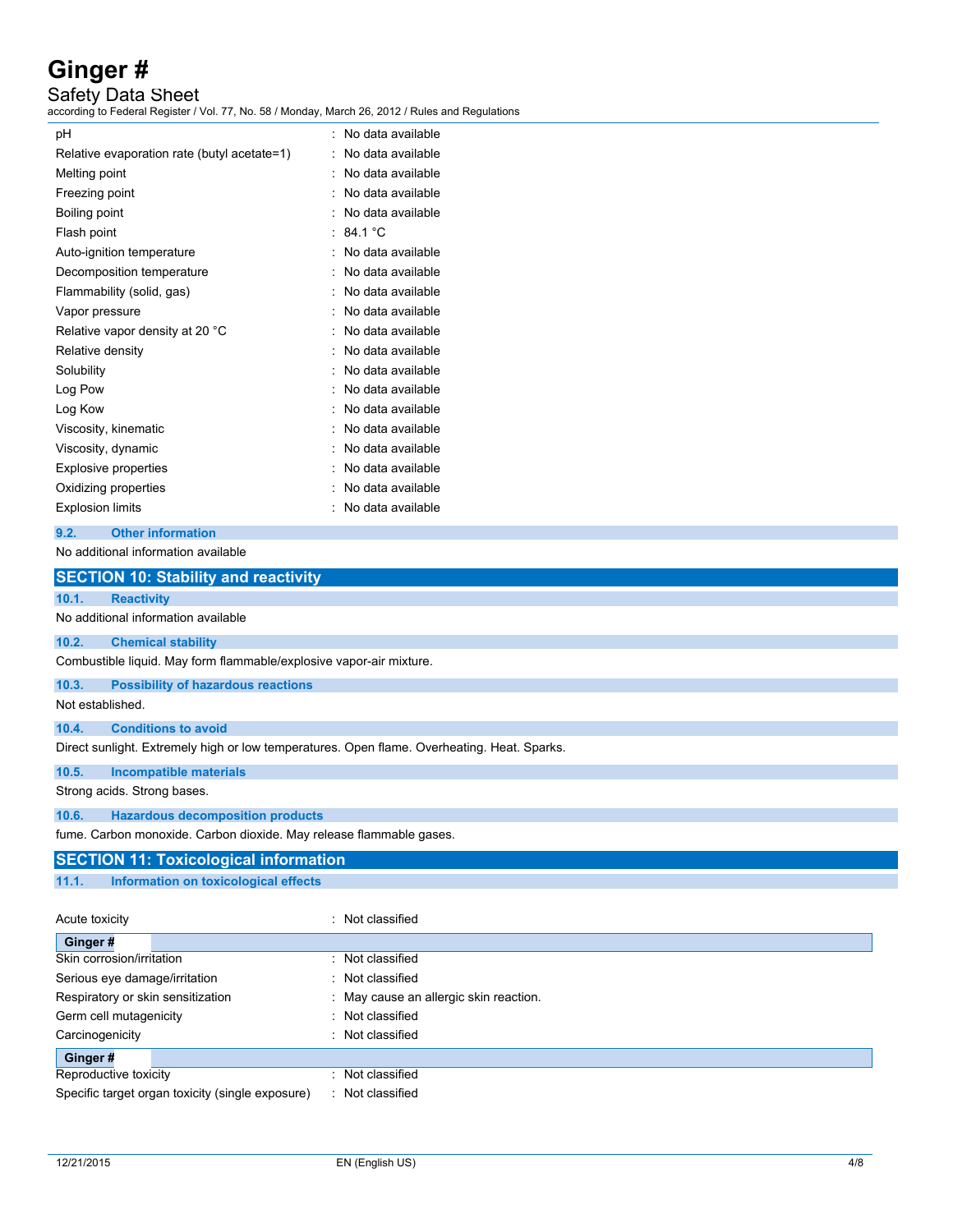## Safety Data Sheet

according to Federal Register / Vol. 77, No. 58 / Monday, March 26, 2012 / Rules and Regulations

| Ginger#                                                |                                                                     |
|--------------------------------------------------------|---------------------------------------------------------------------|
| Specific target organ toxicity (repeated<br>exposure)  | : Not classified                                                    |
| Aspiration hazard                                      | : Not classified                                                    |
| Potential Adverse human health effects and<br>symptoms | : Based on available data, the classification criteria are not met. |
| Symptoms/injuries after inhalation                     | : May cause an allergic skin reaction.                              |

# **SECTION 12: Ecological information**

### **12.1. Toxicity** No additional information available

| 12.2.   | <b>Persistence and degradability</b> |                  |
|---------|--------------------------------------|------------------|
|         |                                      |                  |
| Ginger# |                                      |                  |
|         | Persistence and degradability        | Not established. |
| 12.3.   | <b>Bioaccumulative potential</b>     |                  |
| Ginger# |                                      |                  |
|         | Bioaccumulative potential            | Not established. |
| 12.4.   | <b>Mobility in soil</b>              |                  |

No additional information available

| 12.5.<br><b>Other adverse effects</b> |                                                      |
|---------------------------------------|------------------------------------------------------|
| Effect on ozone layer                 |                                                      |
| Effect on the global warming          | : No known ecological damage caused by this product. |
| Other information                     | : Avoid release to the environment.                  |

| <b>SECTION 13: Disposal considerations</b> |                                                                                                                                                                  |
|--------------------------------------------|------------------------------------------------------------------------------------------------------------------------------------------------------------------|
| <b>Waste treatment methods</b><br>13.1.    |                                                                                                                                                                  |
| Waste disposal recommendations             | Dispose in a safe manner in accordance with local/national regulations. Dispose of<br>contents/container in accordance with local/national laws and regulations. |
| Additional information                     | : Handle empty containers with care because residual vapors are flammable.                                                                                       |
| Ecology - waste materials                  | : Avoid release to the environment.                                                                                                                              |

| <b>SECTION 14: Transport information</b> |                                           |  |
|------------------------------------------|-------------------------------------------|--|
| In accordance with DOT                   |                                           |  |
| Not regulated for transport              |                                           |  |
| <b>Additional information</b>            |                                           |  |
| Other information                        | : No supplementary information available. |  |
| <b>ADR</b>                               |                                           |  |

| Transport document description            | : UN 3082 ENVIRONMENTALLY HAZARDOUS SUBSTANCE, LIQUID, N.O.S., 9, III, (E) |
|-------------------------------------------|----------------------------------------------------------------------------|
| Packing group (ADR)                       | ÷ III                                                                      |
| Class (ADR)                               | : 9 - Miscellaneous dangerous substances and articles                      |
| Hazard identification number (Kemler No.) | $\therefore$ 90                                                            |
| Classification code (ADR)                 | : M6                                                                       |
| Hazard labels (ADR)                       | : 9 - Miscellaneous dangerous compounds                                    |
|                                           |                                                                            |

 $\overline{a}$ Orange plates in the set of the set of the set of the set of the set of the set of the set of the set of the set of the set of the set of the set of the set of the set of the set of the set of the set of the set of the set 90 3082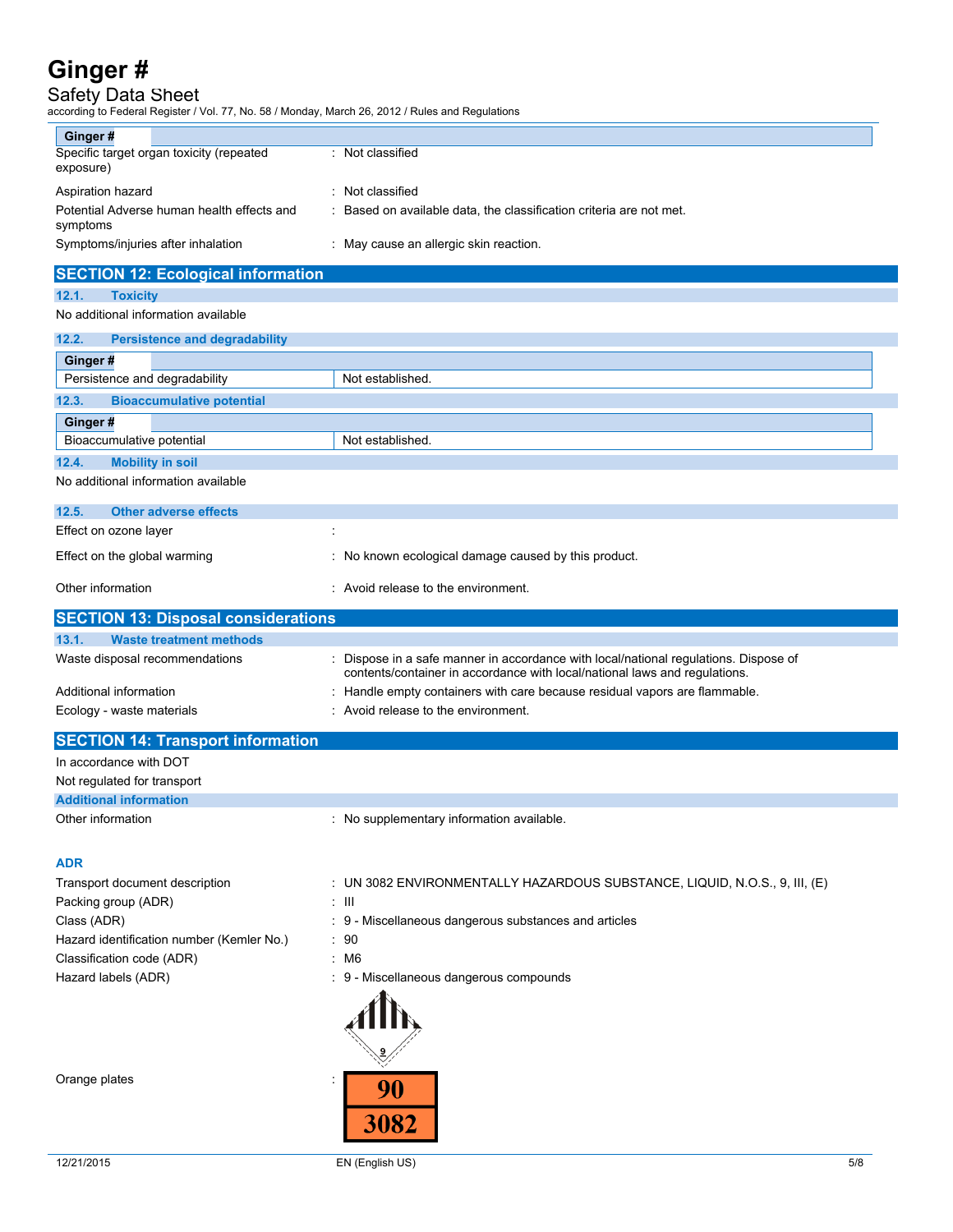Safety Data Sheet

according to Federal Register / Vol. 77, No. 58 / Monday, March 26, 2012 / Rules and Regulations

| Tunnel restriction code (ADR) | $E = E$                                               |
|-------------------------------|-------------------------------------------------------|
| LQ                            | $\therefore$ 51                                       |
| Excepted quantities (ADR)     | $E = 1$                                               |
| <b>Transport by sea</b>       |                                                       |
| UN-No. (IMDG)                 | : 3082                                                |
| Proper Shipping Name (IMDG)   | : ENVIRONMENTALLY HAZARDOUS SUBSTANCE, LIQUID, N.O.S. |
| Class (IMDG)                  | : 9 - Miscellaneous dangerous compounds               |
| Packing group (IMDG)          | : III - substances presenting low danger              |
| Air transport                 |                                                       |
| UN-No. (IATA)                 | : 3082                                                |
| Proper Shipping Name (IATA)   | : Environmentally hazardous substance, liquid, n.o.s. |
| Class (IATA)                  | : 9 - Miscellaneous Dangerous Goods                   |
| Packing group (IATA)          | : III - Minor Danger                                  |
|                               |                                                       |

### **SECTION 15: Regulatory information**

#### **15.1. US Federal regulations**

All components of this product are listed, or excluded from listing, on the United States Environmental Protection Agency Toxic Substances Control Act (TSCA) inventory.

This product or mixture does not contain a toxic chemical or chemicals in excess of the applicable de minimis concentration as specified in 40 CFR §372.38(a) subject to the reporting requirements of section 313 of Title III of the Superfund Amendments and Reauthorization Act of 1986 and 40 CFR Part 372.

### **15.2. International regulations**

#### **CANADA**

| Coriander oil (Coriandrum sativum L.) (8008-52-4)     |                                                                                                                          |  |  |
|-------------------------------------------------------|--------------------------------------------------------------------------------------------------------------------------|--|--|
| Listed on the Canadian DSL (Domestic Substances List) |                                                                                                                          |  |  |
| Black pepper oil (8006-82-4)                          |                                                                                                                          |  |  |
| Listed on the Canadian DSL (Domestic Substances List) |                                                                                                                          |  |  |
| zingiber officinale (ginger) root oil (8007-08-7)     |                                                                                                                          |  |  |
| Listed on the Canadian DSL (Domestic Substances List) |                                                                                                                          |  |  |
| Benzyl benzoate (120-51-4)                            |                                                                                                                          |  |  |
| Listed on the Canadian DSL (Domestic Substances List) |                                                                                                                          |  |  |
| <b>WHMIS Classification</b>                           | Class D Division 2 Subdivision B - Toxic material causing other toxic effects                                            |  |  |
| d-Limonene (5989-27-5)                                |                                                                                                                          |  |  |
| Listed on the Canadian DSL (Domestic Substances List) |                                                                                                                          |  |  |
| <b>WHMIS Classification</b>                           | Class B Division 3 - Combustible Liquid<br>Class D Division 2 Subdivision B - Toxic material causing other toxic effects |  |  |
| <b>Geraniol (106-24-1)</b>                            |                                                                                                                          |  |  |
| Listed on the Canadian DSL (Domestic Substances List) |                                                                                                                          |  |  |
| Linalyl acetate (115-95-7)                            |                                                                                                                          |  |  |
| Listed on the Canadian DSL (Domestic Substances List) |                                                                                                                          |  |  |

#### **EU-Regulations**

No additional information available

| Benzyl benzoate (120-51-4)                                                                         |  |  |
|----------------------------------------------------------------------------------------------------|--|--|
| Listed on the EEC inventory EINECS (European Inventory of Existing Commercial Chemical Substances) |  |  |
| d-Limonene (5989-27-5)                                                                             |  |  |
| Listed on the EEC inventory EINECS (European Inventory of Existing Commercial Chemical Substances) |  |  |
| <b>Geraniol (106-24-1)</b>                                                                         |  |  |
| Listed on the EEC inventory EINECS (European Inventory of Existing Commercial Chemical Substances) |  |  |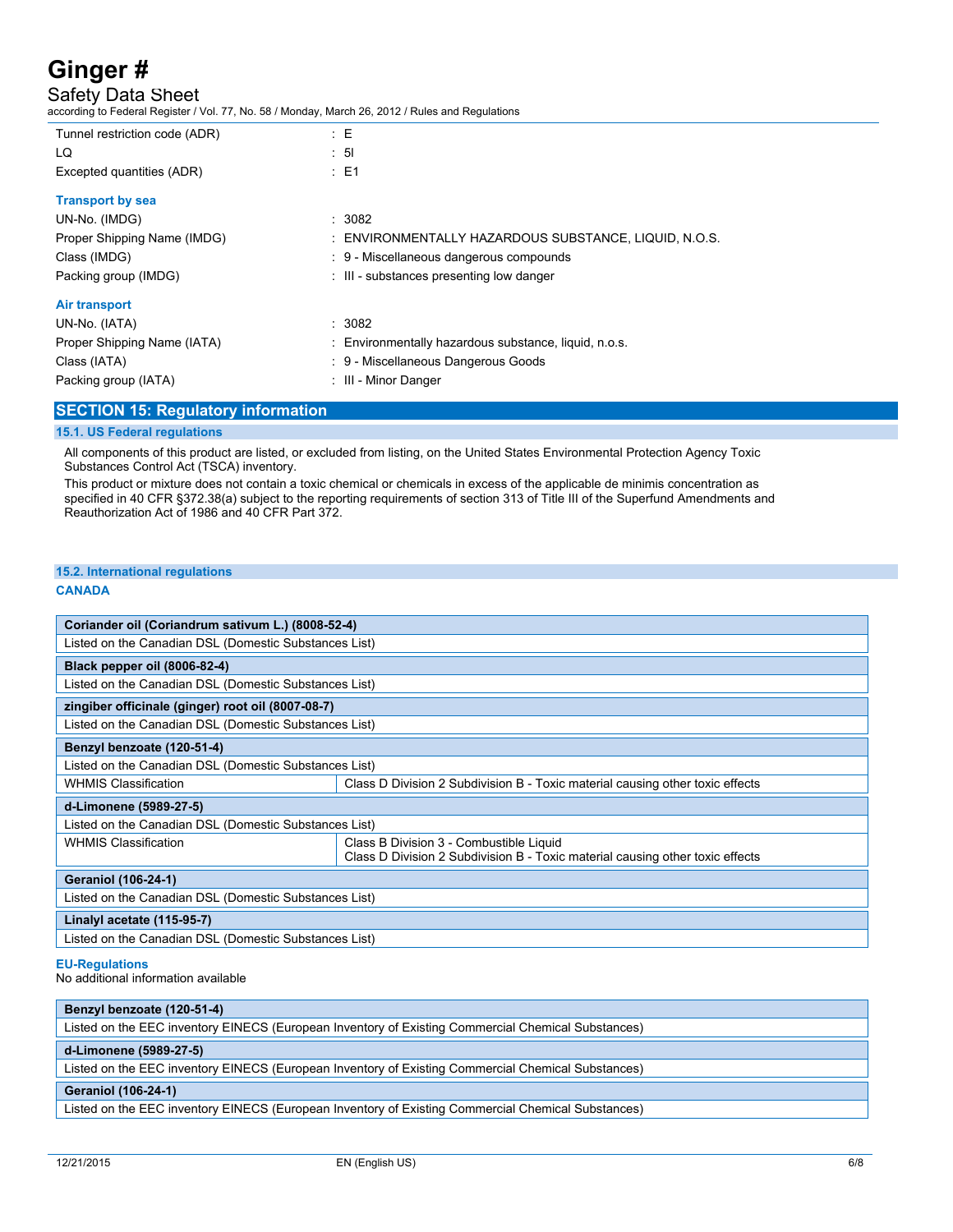Safety Data Sheet

according to Federal Register / Vol. 77, No. 58 / Monday, March 26, 2012 / Rules and Regulations

| Linalyl acetate (115-95-7)                                                                                                                                                                                                                                                                                                                                                                                                                                                                                                                                                                                                                                                                                  |  |  |
|-------------------------------------------------------------------------------------------------------------------------------------------------------------------------------------------------------------------------------------------------------------------------------------------------------------------------------------------------------------------------------------------------------------------------------------------------------------------------------------------------------------------------------------------------------------------------------------------------------------------------------------------------------------------------------------------------------------|--|--|
| Listed on the EEC inventory EINECS (European Inventory of Existing Commercial Chemical Substances)                                                                                                                                                                                                                                                                                                                                                                                                                                                                                                                                                                                                          |  |  |
| Classification according to Regulation (EC) No. 1272/2008 [CLP]<br>Skin Irrit. 2<br>H315<br>Skin Sens. 1<br>H317<br><b>Aquatic Chronic 2</b><br>H411<br>Full text of hazard classes and H-statements : see section 16                                                                                                                                                                                                                                                                                                                                                                                                                                                                                       |  |  |
| Classification according to Directive 67/548/EEC [DSD] or 1999/45/EC [DPD]                                                                                                                                                                                                                                                                                                                                                                                                                                                                                                                                                                                                                                  |  |  |
| 15.2.2.<br><b>National regulations</b>                                                                                                                                                                                                                                                                                                                                                                                                                                                                                                                                                                                                                                                                      |  |  |
| Coriander oil (Coriandrum sativum L.) (8008-52-4)                                                                                                                                                                                                                                                                                                                                                                                                                                                                                                                                                                                                                                                           |  |  |
| Listed on the AICS (Australian Inventory of Chemical Substances)<br>Listed on IECSC (Inventory of Existing Chemical Substances Produced or Imported in China)<br>Listed on the Japanese ISHL (Industrial Safety and Health Law)<br>Listed on the Korean ECL (Existing Chemicals List)<br>Listed on NZIoC (New Zealand Inventory of Chemicals)<br>Listed on PICCS (Philippines Inventory of Chemicals and Chemical Substances)                                                                                                                                                                                                                                                                               |  |  |
| Black pepper oil (8006-82-4)                                                                                                                                                                                                                                                                                                                                                                                                                                                                                                                                                                                                                                                                                |  |  |
| Listed on the AICS (Australian Inventory of Chemical Substances)<br>Listed on IECSC (Inventory of Existing Chemical Substances Produced or Imported in China)<br>Listed on the Japanese ISHL (Industrial Safety and Health Law)<br>Listed on the Korean ECL (Existing Chemicals List)<br>Listed on NZIoC (New Zealand Inventory of Chemicals)<br>Listed on PICCS (Philippines Inventory of Chemicals and Chemical Substances)                                                                                                                                                                                                                                                                               |  |  |
| zingiber officinale (ginger) root oil (8007-08-7)                                                                                                                                                                                                                                                                                                                                                                                                                                                                                                                                                                                                                                                           |  |  |
| Listed on the AICS (Australian Inventory of Chemical Substances)<br>Listed on IECSC (Inventory of Existing Chemical Substances Produced or Imported in China)<br>Listed on the Japanese ISHL (Industrial Safety and Health Law)<br>Listed on the Korean ECL (Existing Chemicals List)<br>Listed on NZIoC (New Zealand Inventory of Chemicals)<br>Listed on PICCS (Philippines Inventory of Chemicals and Chemical Substances)                                                                                                                                                                                                                                                                               |  |  |
| Benzyl benzoate (120-51-4)                                                                                                                                                                                                                                                                                                                                                                                                                                                                                                                                                                                                                                                                                  |  |  |
| Listed on the AICS (Australian Inventory of Chemical Substances)<br>Listed on IECSC (Inventory of Existing Chemical Substances Produced or Imported in China)<br>Listed on the Japanese ENCS (Existing & New Chemical Substances) inventory<br>Listed on the Japanese ISHL (Industrial Safety and Health Law)<br>Listed on the Korean ECL (Existing Chemicals List)<br>Listed on NZIoC (New Zealand Inventory of Chemicals)<br>Listed on PICCS (Philippines Inventory of Chemicals and Chemical Substances)<br>Listed on INSQ (Mexican national Inventory of Chemical Substances)<br>Listed on CICR (Turkish Inventory and Control of Chemicals)                                                            |  |  |
| d-Limonene (5989-27-5)                                                                                                                                                                                                                                                                                                                                                                                                                                                                                                                                                                                                                                                                                      |  |  |
| Listed on the AICS (Australian Inventory of Chemical Substances)<br>Listed on IECSC (Inventory of Existing Chemical Substances Produced or Imported in China)<br>Listed on the Japanese ENCS (Existing & New Chemical Substances) inventory<br>Listed on the Japanese ISHL (Industrial Safety and Health Law)<br>Listed on the Korean ECL (Existing Chemicals List)<br>Listed on NZIoC (New Zealand Inventory of Chemicals)<br>Listed on PICCS (Philippines Inventory of Chemicals and Chemical Substances)<br>Listed on the Canadian IDL (Ingredient Disclosure List)<br>Listed on INSQ (Mexican national Inventory of Chemical Substances)<br>Listed on CICR (Turkish Inventory and Control of Chemicals) |  |  |
| <b>Geraniol (106-24-1)</b>                                                                                                                                                                                                                                                                                                                                                                                                                                                                                                                                                                                                                                                                                  |  |  |
| Listed on the AICS (Australian Inventory of Chemical Substances)<br>Listed on IECSC (Inventory of Existing Chemical Substances Produced or Imported in China)<br>Listed on the Japanese ENCS (Existing & New Chemical Substances) inventory<br>Listed on the Korean ECL (Existing Chemicals List)<br>Listed on NZIoC (New Zealand Inventory of Chemicals)<br>Listed on PICCS (Philippines Inventory of Chemicals and Chemical Substances)<br>Listed on INSQ (Mexican national Inventory of Chemical Substances)<br>Listed on CICR (Turkish Inventory and Control of Chemicals)                                                                                                                              |  |  |